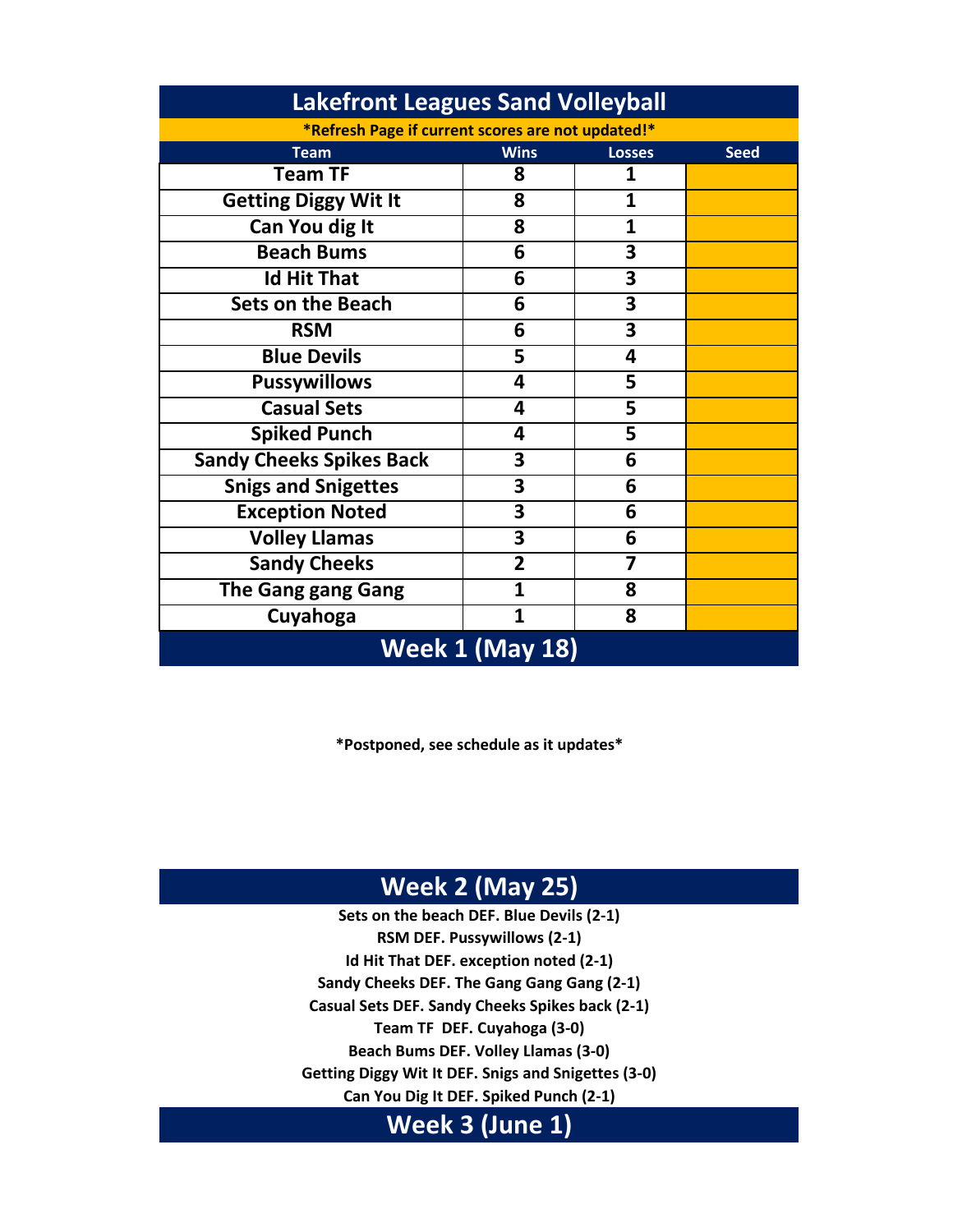**Games Cancelled** 

### **Week 4 (June 8)**

**Id Hit That DEF. Sets on the Beach (2-1) Getting Diggy Wit It DEF. Volleyllamas (2-1) Pussywillows DEF. The Gang gang Gang (3-0) Blue Devils DEF. Casual Sets (2-1) Team TF DEF. RSM (2-1) Beach Bums DEF. Exception Noted (2-1) Snigs and the Snigettes DEF. Sandy Cheeks (3-0) Sandy Cheeks Spikes Back DEF. Spiked Punch (2-1) Can You Dig It DEF. Cuyahoga (3-0)**

#### **Week 5 (June 15)**

**Volleylamas DEF. Cuyahoga (2-1) Id Hit That DEF. Casual sets (2-1) Team TF DEF. Pussywillows (3-0) Blue Devils DEF. beach Bums (2-1) RSM DEF. Snigs and Snigettes (F) Spiked punch DEF. Exception Noted (2-1) Can You Dig it DEF. Sandy Cheeks (3-0) Getting Diggy Wit It DEF. Sandy Cheeks Spikes Back (3-0) Sets on the Beach DEF. The Gang Gang Gang (3-0)**

### **Week 6 (June 22)**

**Week 7 (June 29)**